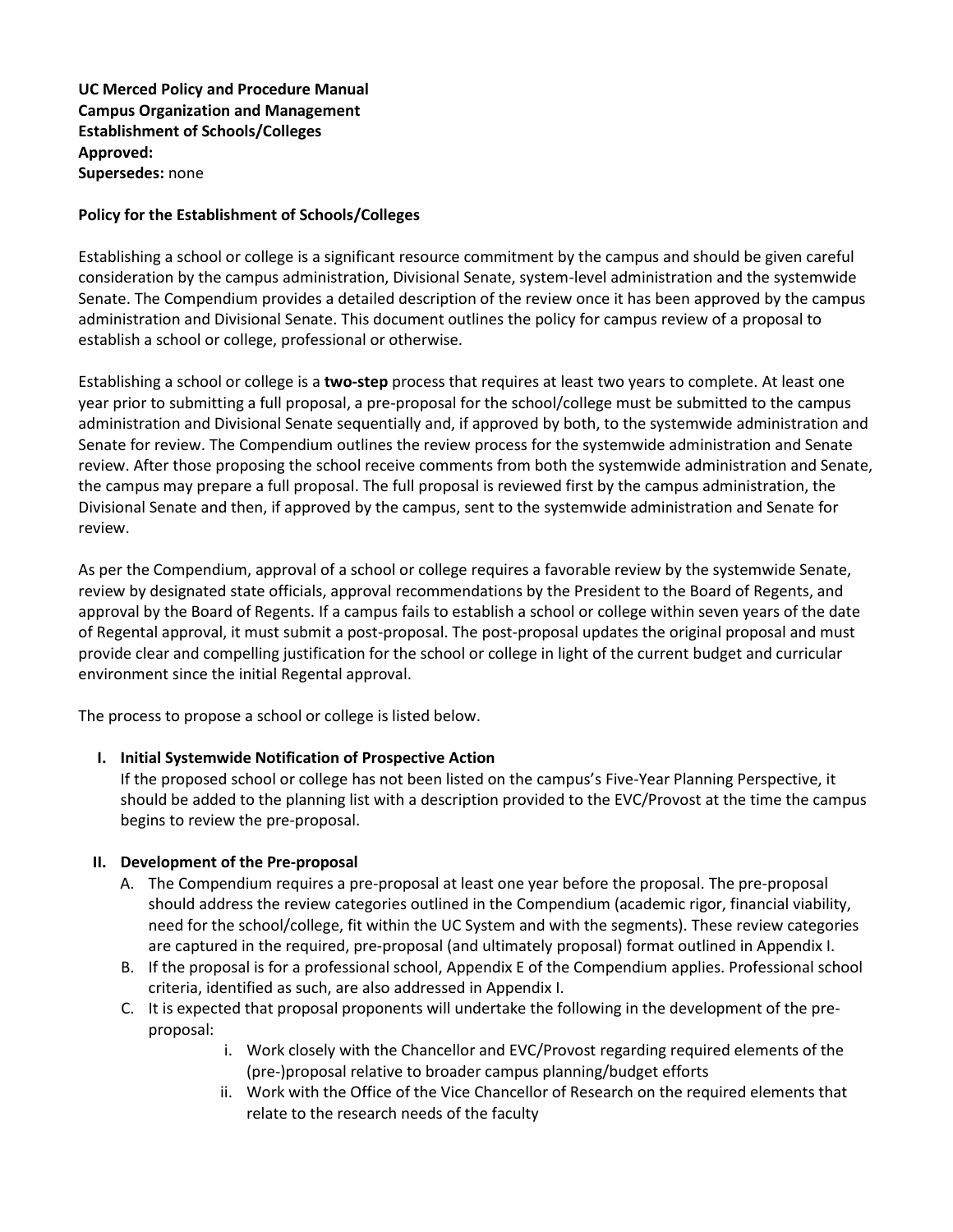- iii. Work with the Office of the Vice Chancellor and CFO on the required elements that relate to the finances of the proposed school
- iv. Work with the University Librarian regarding resource needs
- v. Work with the relevant school Deans and faculties directly impacted by the proposed school or college
- vi. Work with relevant Senate review committees and Divisional Council to discuss required elements of the (pre-)proposal

# **III. Pre-proposal Review by the Campus Administration**

- A. The (pre-)proposal is submitted to the EVC/Provost and the campus-level administrative review is coordinated by the Office of the EVC/Provost. Any administrative review conflicts of interest will be addressed by the EVC/Provost, or the Chancellor should they include the EVC/Provost.
- B. Upon receipt, and following determination that the (pre-)proposal is complete and addresses the requirements outlined in Appendix I, the EVC/Provost's Office distributes the (pre-)proposal, and any associated documents, for a preliminary review to the following administrative bodies. Additional preliminary reviews may be solicited at the discretion of the EVC/Provost.
	- i. *Office of Financial Planning and Analysis:* reviews the resource requirements/sources for the proposed school or college.
	- ii. *School Deans*: evaluate the proposed school or college's effects on their school, faculty, undergraduate and graduate programs.
	- iii. *Vice Provost and Dean of Undergraduate Education:* evaluates the proposed school or college's effects on undergraduate education at UC Merced, including contributions to academic distinction.
	- iv. *Vice Provost and Dean of Graduate Education:* evaluates the proposed school or college's effects on graduate education at UC Merced, including contributions to academic distinction.
	- v. *Vice Chancellor for Research:* evaluates the proposed school/college's contribution to the campus' research priorities, including contributions to research distinction, and related administrative support needs.
	- vi. *Provost/Executive Vice Chancellor:* assesses the proposed school or college in the context of broader campus initiatives and evaluates its feasibility in light of the campus's academic and enrollment goals and budget.
- C. Upon conclusion of the administrative review process, the EVC/Provost transmits the review documents, including all administrative assessments and the administration's preliminary evaluation of the proposal's feasibility and the campus's ability to support the proposed school/college, to the Divisional Senate. At this juncture the administration does not make any recommendation to either endorse or not endorse the proposed school/college.

# **IV. Pre-proposal Review by the Merced Division of the Academic Senate**

- A. The Senate Chair distributes, to all standing committees of the Academic Senate, the (pre-)proposal and associated administrative reviews. Lead committees for the review are the school executive committees, the Committee on Academic Planning and Resource Allocation, the Committee on Research, Graduate Council and Undergraduate Council.
- B. Because all faculties may be impacted by a school or college, directly or indirectly, each school's review of the (pre-)proposal will be accompanied by a school-wide poll assessing the faculty's support for the proposal (see Appendix II for a template). School polls, like committee comments, inform Divisional Council's deliberations**.**
- C. Upon receiving full Senate review of the proposed school or college, as well as the school polls, Divisional Council will decide to endorse the (pre-)proposal or not endorse with requested revisions. The Divisional Council's decision will be transmitted to the EVC/Provost's office along with the (pre- )proposal and all Senate reviews.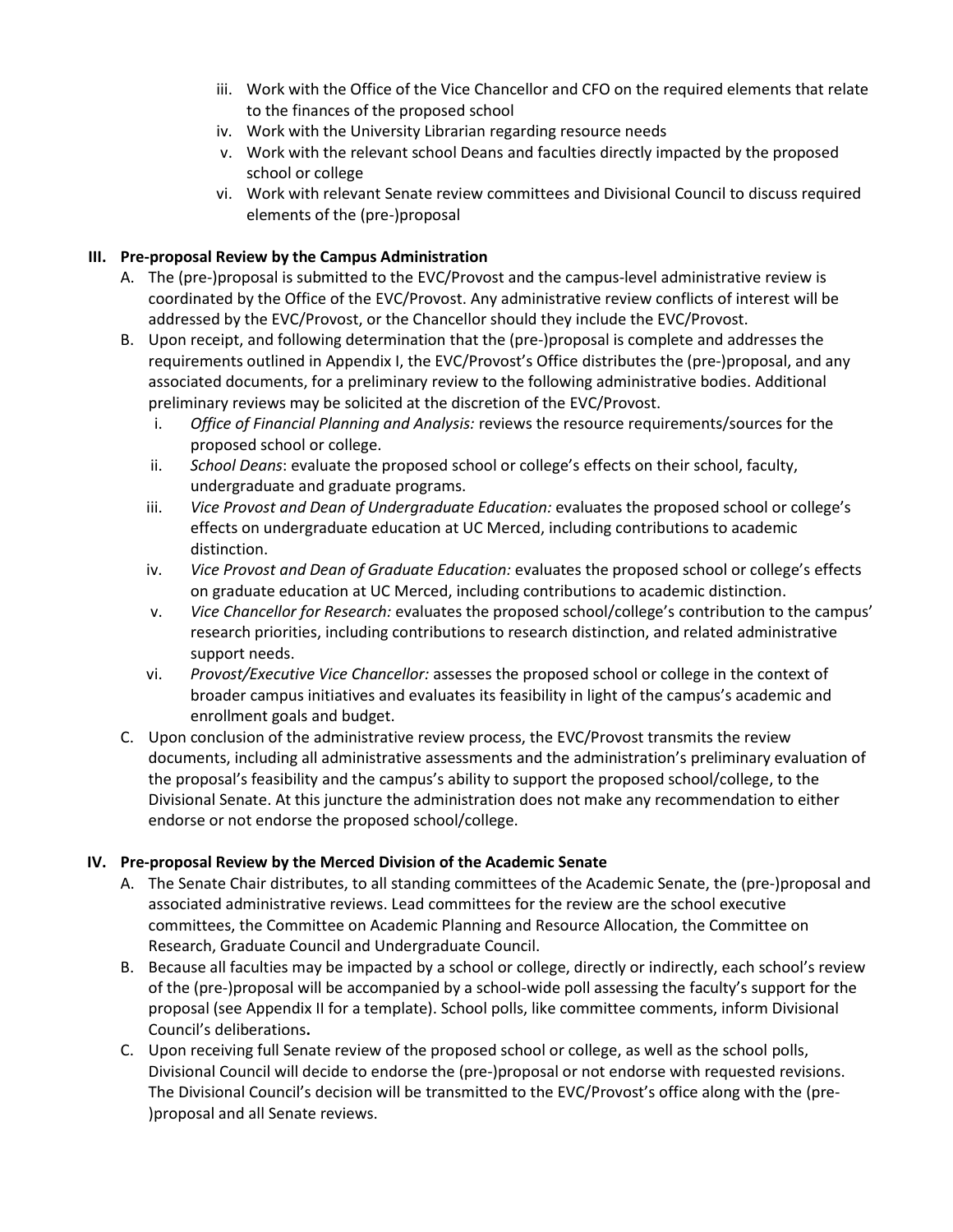### **V. Campus Approval Process**

- A. Upon receipt of the Divisional Senate's review of the (pre-)proposal the EVC/Provost's Office will review the (pre-)proposal in light of their preliminary review and the Divisional Senate's review and elect to either endorse or not endorse the (pre-)proposal.
- B. If the Divisional Senate, or the EVC/Provost's Office review under Section V. A., does not endorse the (pre-)proposal the (pre-)proposal will be returned to the proposal proponents by the EVC/Provost's office with a request for revision and response to the feedback provided by the review. Proposal proponents may then revise the (pre-)proposal and submit for re-review, returning to Step III. The resubmission should be accompanied by a cover letter detailing the proponent's responses to the administrative and committee reviews.
- C. Proponents have 30 days to notify the Provost's Office of their intention to submit a revised (pre- )proposal, including an estimated date of resubmission, or indicate that the (pre-)proposal will not be resubmitted. Failure to notify within 30 days constitutes an intent to not submit a revised (pre- )proposal. Either indicating that a (pre-)proposal will not be resubmitted or failing to notify the EVC/Provost's Office of the proposer's intention will remove the (pre-)proposal from campus consideration.

## **VI. Pre-proposal Submission to UC System**

- A. If both the Divisional Council and the administration endorse the pre-proposal, the EVC/Provost recommends the pre-proposal for the Chancellor's approval.
- B. With approval, the Chancellor will submit the pre-proposal to the UC Provost together with all campus review documents.

## **VII. Systemwide Administrative and Senate Review**

- A. The UC Provost transmits the pre-proposal to both the Academic Affairs and the systemwide Senate for review as outlined in the Compendium.
- B. Formal comments from these two reviews will be transmitted to the campus. The Academic Council's comments will be sent to the proposal's proponents with copies to the Provost/EVC and the Divisional Senate Chair.

#### **VIII. Development of the Full Proposal**

Following receipt of system-level comments, the proposal proponents will revise and expand the preproposal into a full proposal, elaborating on the criteria outlined in Appendix I, as appropriate, and addressing campus and system-level comments. Campus level and systemwide level reviews will inform the level of detail required.

# **IX. Campus Administration Review of Full Proposal**

Upon receipt of the full proposal and associated cover letter, the EVC/Provost's Office initiates campus review, returning to Step III above.

#### **X. Full Proposal Review of the Merced Division of the Academic Senate**

A. Following receipt of the full proposal, and administrative reviews, the Senate conducts a review as outlined in Step IV above.

#### **XI. Submission of Full Proposal**

- A. If the full proposal is approved by both the campus administration and the Divisional Senate the Chancellor will submit the full proposal to the UC Provost and the Academic Council Chair for review as outlined in the Compendium.
- B. In the case that the full proposal is not approved by either the administration or the Divisional Senate, the full proposal will be returned to its proponents. The proposal proponents may revise the full proposal and initiate a re-review of the full proposal, starting with Step III above.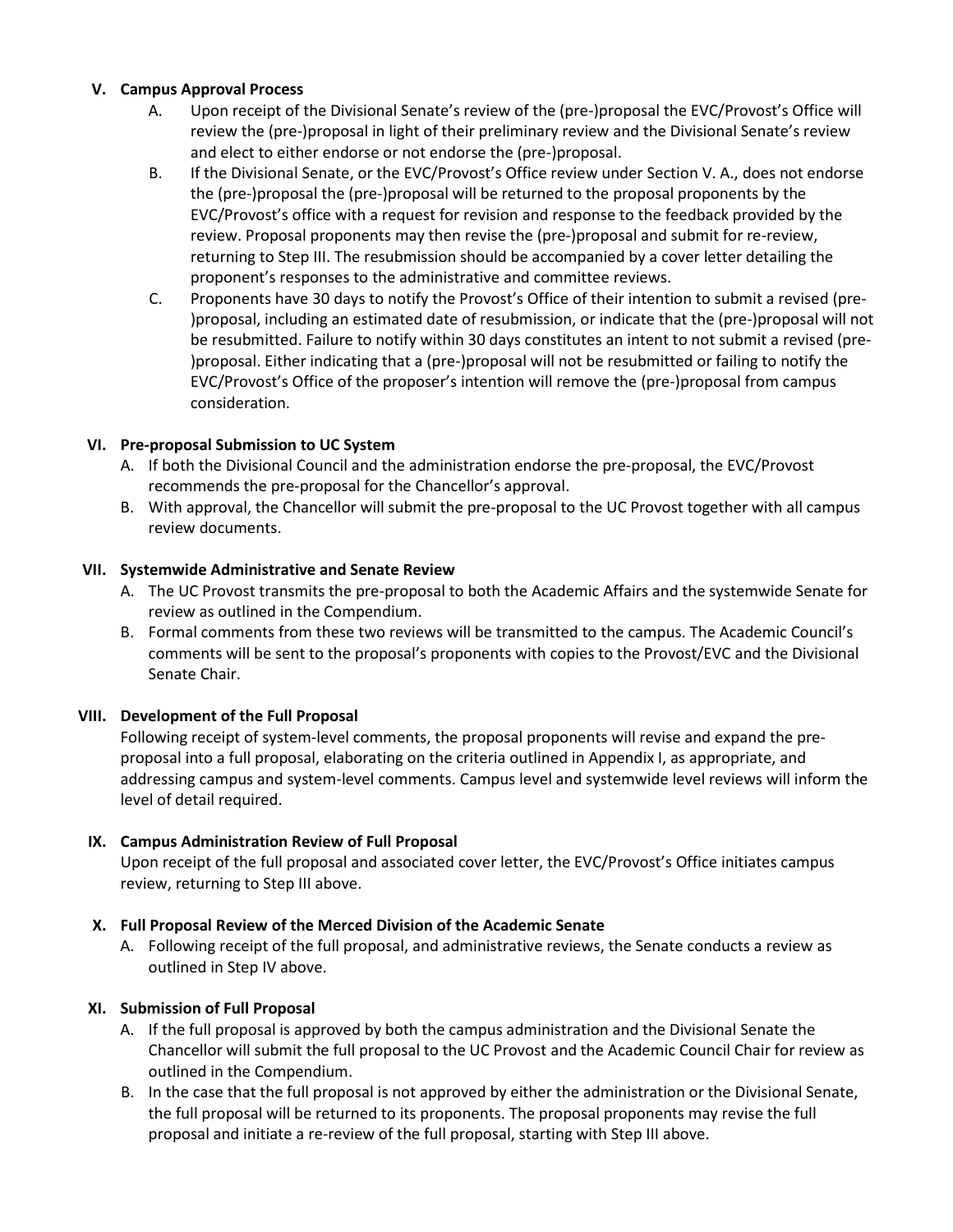# **Appendix I: Format for Pre-Proposal/Proposal of a School or College**

A proposal, either pre or final, for a school or college must address the elements outlined in this appendix in addition to any issues identified by reviews of the campus's Five-Year Planning Perspective when the school or college was originally added to the campus' Five-Year Planning Perspective.

**Cover Letter:** All submissions must be accompanied by a cover letter. The cover letter for the initial submission should include the results of a vote by the faculty proposing the school/college. For all subsequent submissions, including both pre and full proposals, the cover letter should detail the proponents' responses to comments received.

**Cover Page and Title:** The cover page should include following elements: (1) name of the school or college, (2) list of faculty proposing the school or college, with a lead contact identified, (3) an effective start date for the school or college, and (4) date of the proposal (or revision).

- **I. Table of Contents:** Provide a table of contents for the proposal.
- **II. Executive Summary:** Provide a brief summary of the proposed school, highlighting the main features of the proposal.
- **III. Introduction to the Proposed School/College:** The introduction should provide the following information:
	- A. Provide a brief history of the proposed school or college.
	- B. Describe the school or college including the proposed departments or units.
	- C. Articulate the academic mission of the proposed school or college.
	- D. Describe the consultation process used to develop the proposal with both the campus administration and faculty.
	- E. Describe how the proposed school/college will inform the campus of their progress toward achieving their goals after the school is created.
- **IV. Campus Need for the Proposed School/College:** To make the case for the campus fit of the proposed school/college, this section should address the following:
	- A. Explain how the proposed school or college will build on existing academic strengths.
	- B. Describe the void the school or college will be filling and at what scale.
	- C. Describe the contribution the proposed school or college will make to the broader campus academic/strategic plan as well as to existing programs.
	- D. Describe how the proposed school or college supports existing campus priorities and initiatives.
	- E. Describe how the proposed college or school will contribute to the campus' goals for research and teaching.
	- F. Describe how the proposed college or school will contribute to the campus's goals for equity, diversity and inclusion.
	- G. Identify criteria, metrics and goals (consistent with established academic planning criteria and metrics), as well as timelines for review, to reflect how the school will assess their proposed contributions to research, teaching, equity, diversity and inclusion.
- **V. Relationship of Proposed School/College to Other UC Campuses and Other Higher Education Institutions in the Region and Nationally:** To address the fit of the proposed school or college to the UC system and its placement in the broader California public and private higher educational landscape, the proposal should address the following:
	- A. Compare the proposed school or college to existing schools/colleges or units at the other UCs, California higher education institutions (public and private) and national institutions. Describe the features of the proposed school or college that distinguish it from these other entities.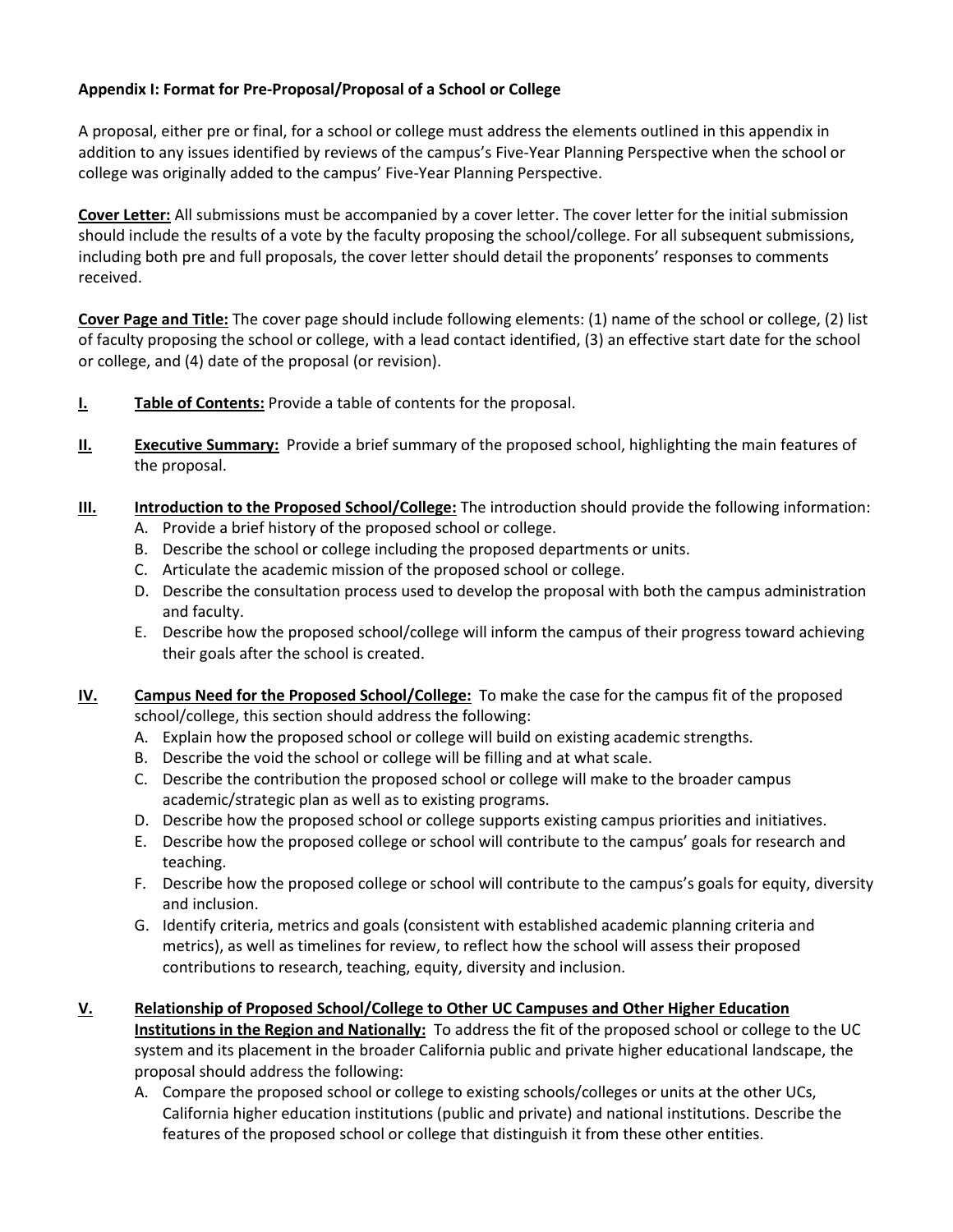- B. Describe the societal needs that will be met by the creation of the proposed school/college.
- C. Describe the proposed school's or college's relationship with potential competing institutions in the region. Describe how the proposed school of college will distinguish itself.
- D. Describe how the proposed school/college fits in with the broader UC system priorities and initiatives.
- E. Describe how the proposed school/college will develop into a top-ranked school/college with an academic program consistent with a research university of UC quality (*for Professional Schools only*).
- **VI. Academic Rigor of the Proposed School/College:** To make the case for the academic rigor of the proposed school or college, the proposal should address the following points:
	- A. Identify any existing academic programs to be included in the proposed school or college and describe any programs to be developed within the first five years of establishing the school or college. Proposal proponents are advised to consult the campus's procedures for the establishment of undergraduate and graduate programs to understand the process and implications for the school's timeline for development.
	- B. Describe the specific goals of the proposed school/college's current and future (next 5-year) academic programs and identify criteria and metrics, consistent with the campus' academic planning efforts, that can be used to assess them.
	- C. Explain the relationship of existing and proposed programs to other programs on campus.
	- D. Project the school or college's enrollment for the first five years of operation and when the school or college reaches maturity. This enrollment should include students in all state supported undergraduate and graduate programs, distinguishing undergraduate from graduate. Provide data to support these projections as well as external data to validate the projections.
	- E. Describe how the proposed school/college will attract qualified candidates for their existing and proposed programs and how this will be achieved and assessed.
	- F. Describe the future employment prospects for students enrolled in the proposed school or college's programs.
	- G. Explain society's need for professionals in the fields within the proposed school/college. What are the projected employment opportunities for the professional graduates? (*for Professional schools only*)
	- H. Outline the proposed curriculum that can be evaluated by those in the field (*for Professional schools only*).
	- I. Describe how access to the school will be ensured. How will opportunities for qualified students who might otherwise be less likely to avail themselves of higher-level training in the field be considered? (*for Professional schools only*)
- **VII. School-wide Governance, Administration, and Development:** To address the academic governance structure for the proposed school/college, the proposal should include the following:
	- A. Identify the existing departments to be included in the proposed school or college, and any departments to be established within the first five years of the school or college's operation.
	- B. Provide a list of potential faculties, if known, to be included in the proposed school/college together with their existing department and school.
	- C. Describe any existing centers, research units, etc. to be included in the proposed school or college or to be established in the first five years of its operation.
	- D. Outline the administrative structure used to govern the proposed school/college and the corresponding bylaws and regulations. Include any governance committees. Summarize this structure visually using an organization chart.
	- E. Describe the advising and mentoring structure needed to support the proposed school or college's programs and activities.
- **VIII. Financial Viability of the Proposed School:** To address the financial requirements of the proposed school or college, and its ability to cover these expenses, the proposal should cover the following for the first five years of the school or college's operation and at maturity: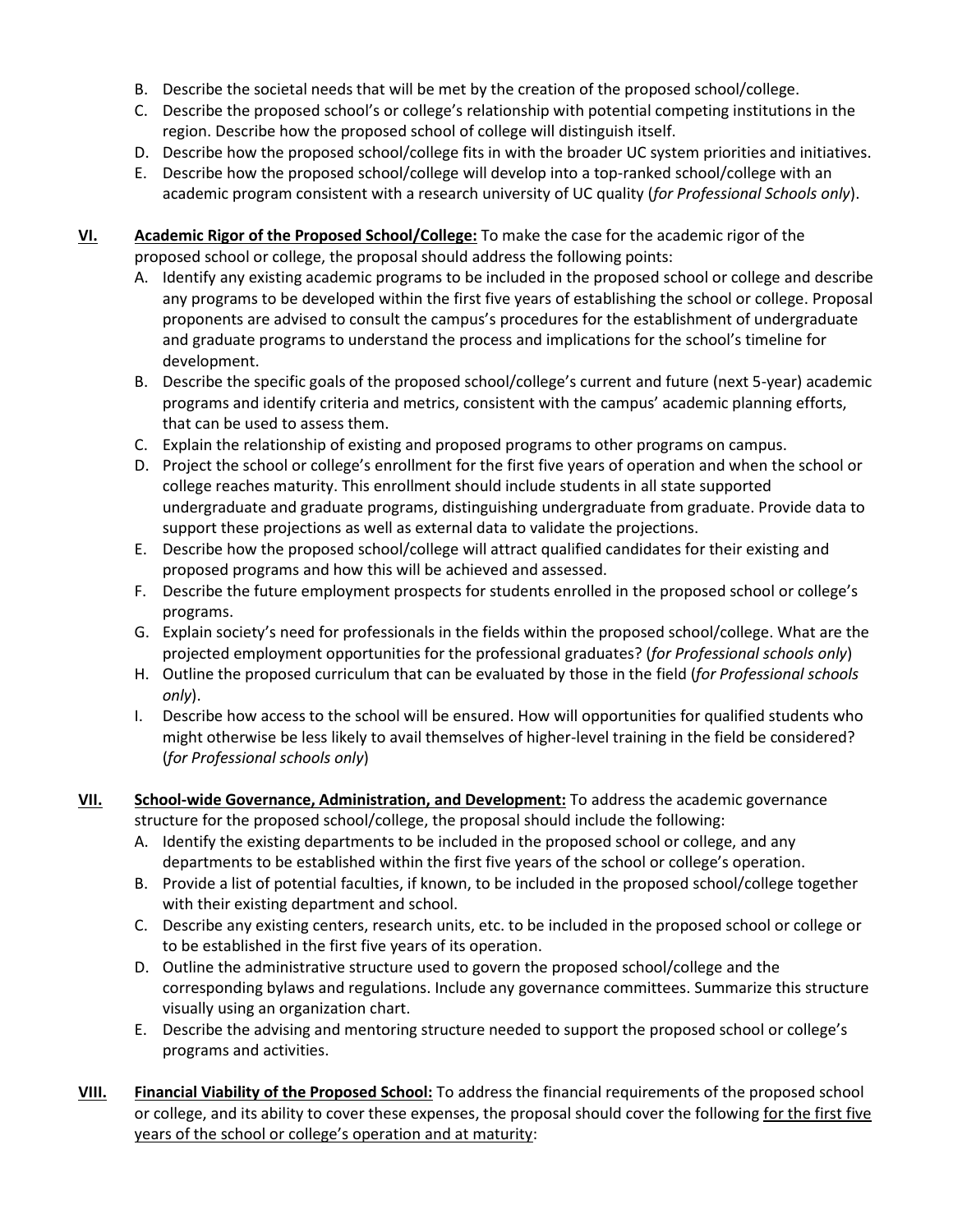- A. Outline the resource requirements for the proposed school/college. This should include: faculty FTE, faculty administrative positions, staff FTE, equipment, computing and IT costs, library acquisitions, and other operating expenses. Include a letter from the library addressing its capacity to meet the resource needs for the proposed school/college.
- B. Describe the balance between full-time faculty at various ranks and lecturers/other temporary or part-time teaching.
- C. Identify any FTE in particular specialties that are required for the proposed school/college.
- D. Identify any space and capital requirements for the proposed school or college, including renovations. Identify the funding sources for these requirements and how they fit into the broader campus planning efforts.
- E. Define the proposed school or college's anticipated operating budget. This will include all anticipated sources of revenue, including philanthropy, and all expenditures including projected faculty and staff FTE. In the case that revenue sources involve a reallocation of existing campus resources, the impact of these changes should be discussed in detail. Validate the projections using external benchmarks (e.g. budgets for other similar schools/colleges).
- F. Identify potential sources of philanthropy and levels of funding to support the school or college. If donations will be integral to the financial viability of the proposed school/college (either in full or in part), a five-year development plan for establishing these funding sources should be provided and the feasibility of these projections analyzed.

**Appendices:** Include here any materials the authors judge to support the proposal.